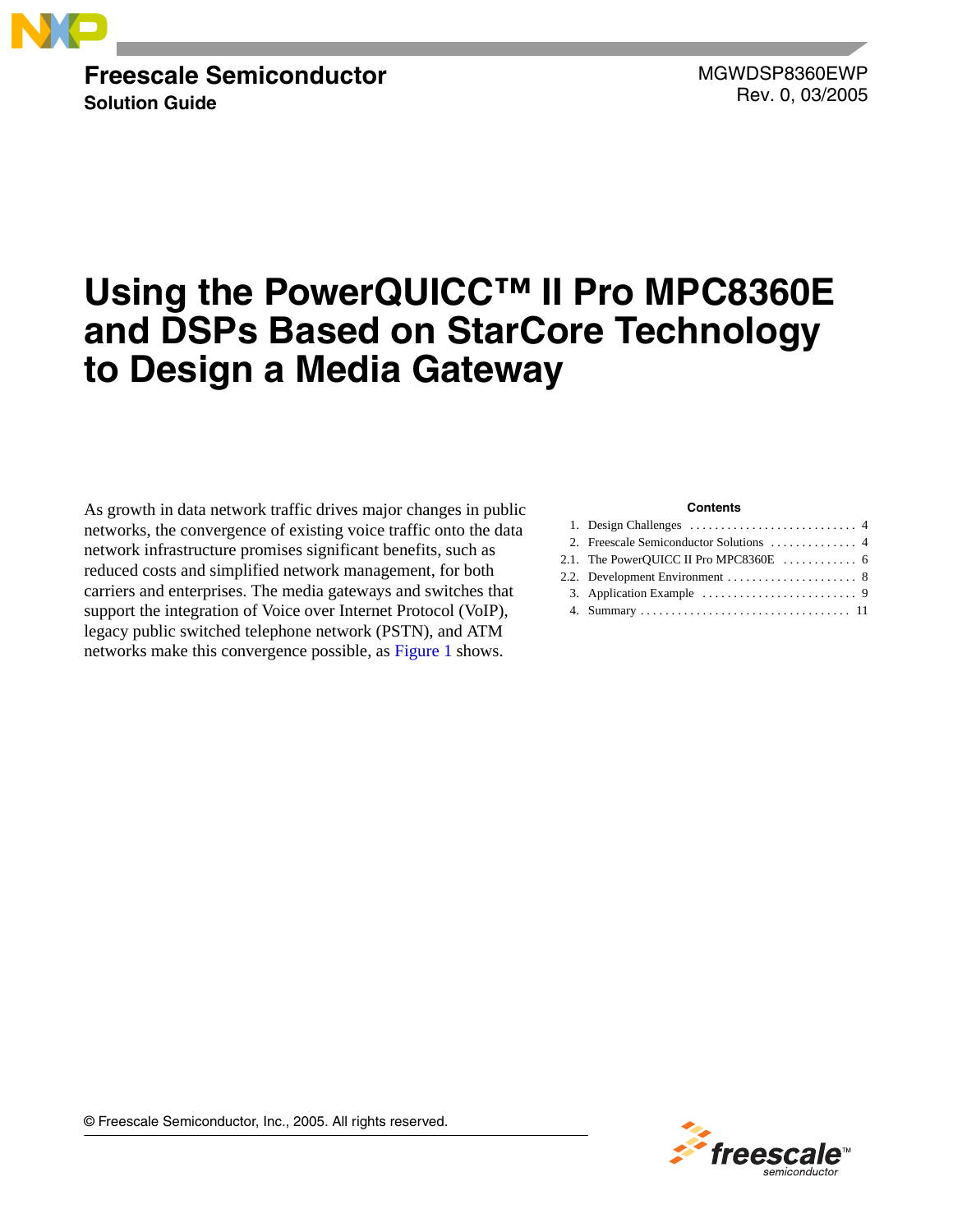

**Figure 1. Media Gateway**

<span id="page-1-0"></span>Traditionally, companies maintain two separate communications networks—one for voice and one for data—but the Internet Protocol (IP) networking evolution means these services are changing for both users and service providers. By delivering voice in IP packets to the desktop over the LAN, VoIP now both allows and necessitates the convergence of these two networks.

Corporate network communication strategies increasingly use VoIP as a means to enable new applications. In time, VoIP will be predominant form of enterprise voice. The need to support only one network promises substantial cost savings, but the greatest opportunity lies in the ability to deploy and integrate new productivity applications and enhanced voice services such as the following:

- IP-based call centers allowing mobility, messaging and management over IP
- Hosted voice in the form of hosted IP PBXs and IP Centrex
- Network-based voice-enabled IP VPN services offering enhanced voice features to remote offices and telecommuters

Within Enterprise LAN, convergence onto a single IP/Ethernet packet network may be inevitable, but it is not as certain that this convergence will apply to the Metro or Long Haul Transport. Carriers have used Synchronous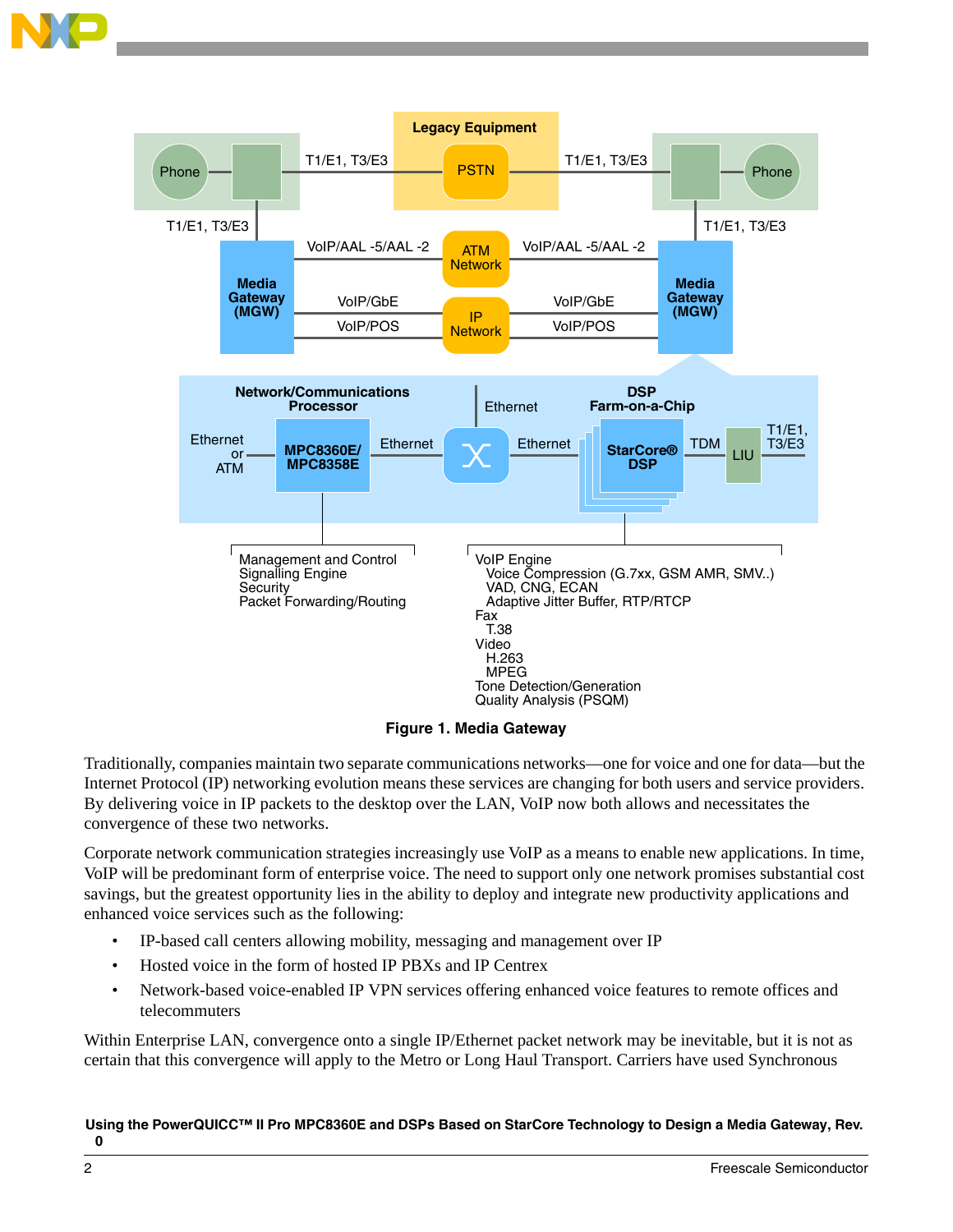

Optical Network (SONET) and Asynchronous Transfer Mode (ATM) to deploy WAN services. Both technologies have rich feature sets including quality of service, high speed and availability, service differentiation and Operations, Administration and Management (OAM).

However, with increased bandwidth and numerous IEEE standards, Ethernet can now address these requirements and provide connectivity across the MAN or WAN and between LAN environments. Already the de-facto Layer 3 standard for delivering e-commerce and other web-base services such as data, voice and video, IP has used Ethernet as the preferred medium for routing and switching. With the wider network shifting towards all-IP, Ethernet deployment is expected to become the dominant Layer 2 protocol. It is supported within fibre, copper, and wireless, and it has bandwidth support ranging from 10Mbps up to 10Gb. The different media and varying bandwidth increases flexibility in deploying Ethernet based network solutions.

IEEE standards support such as 802.1q Virtual LAN (VLAN) and 802.1p Class of Service (CoS) have made Ethernet more robust and resilient. With these two standards, carriers can deliver high-priority, low-latency VLAN-based services such as Voice. VLAN allows logical network partitioning. Voice services and Data services are carried on separate VLANs, which in turn have different CoS gradings. Voice has a high CoS ensuring low latency and less jitter. This simple labelling approach is augmented by the IETF sponsored Differentiated Services (DiffServ) protocol, which uses an indication of how a given packet is to be forwarded, known as the Per Hop Behavior (PHB). The PHB describes a particular service level in terms of bandwidth, queuing theory, and dropping (discarding the packet) decisions.

In general terms, network services that need highly reliable connections use TCP/IP, but those that need real-time delivery like Voice and Video use UDP/IP. However, the threat of Denial of Service (DoS) and call snooping have clouded that picture somewhat. VoIP security is now fundamental and the solution lies in the standards. Securing the call signalling channels allows a call to be authenticated and set up securely between two parties. Standards define the use of the Secure Sockets Layer (SSL) and/or Transport Layer Security (TLS) protocols to secure Session Initiation Protocol (SIP) over TCP, as well as H.323 with H.325 VoIP sessions. While these call signalling protocols use SSL/TLS over TCP/IP, the voice data is sent over an unreliable packet-based network—UDP/IP. While SSL/TLS can be used to implement Secure RTP or Datagram TLS, it carries a significant performance cost.

Due to factors such as built-in QoS, ATM remains strong as a Metro and Long Haul transport technology. Any Media Gateway system solution would be incomplete without support for ATM. VoATM is therefore still a valid scenario, whether it be VoIP over AAL-5 over ATM (VoIPoAAL5) or VoAAL2.

While ATM Adaptation Layer 1 (AAL1) is able to carry voice over individual Constant Bit Rate (CBR) links, the bandwidth reducing features of AAL2 make it a more suitable option for major installations. AAL2 was developed specifically for transporting real-time Variable Bit Rate (VBR) traffic, e.g. voice traffic with silence detection. By allowing multiple VBR voice calls to share a single ATM virtual circuit and by using silence suppression, AAL2 can offer very significant bandwidth savings on top of those gained during voice compression.

A simpler solution—but one that is more costly in bandwidth terms—is to use AAL5 to carry the voice indirectly. Many Frame Relay and IP networks have ATM backbones which use AAL5 at the edge to segment and reassemble the traffic to/from ATM cells. Voice packets are not necessarily distinguishable from packets containing data and are therefore sent over ATM using AAL5 by default.

The Enterprise or Media gateway is instrumental in enabling IP convergence. Gateway functions are being implemented in standalone devices, as modules in multi-service switches, in edge routers, in remote access concentrators, or in PSTN switches. In all cases, they share a common set of hardware and software design challenges.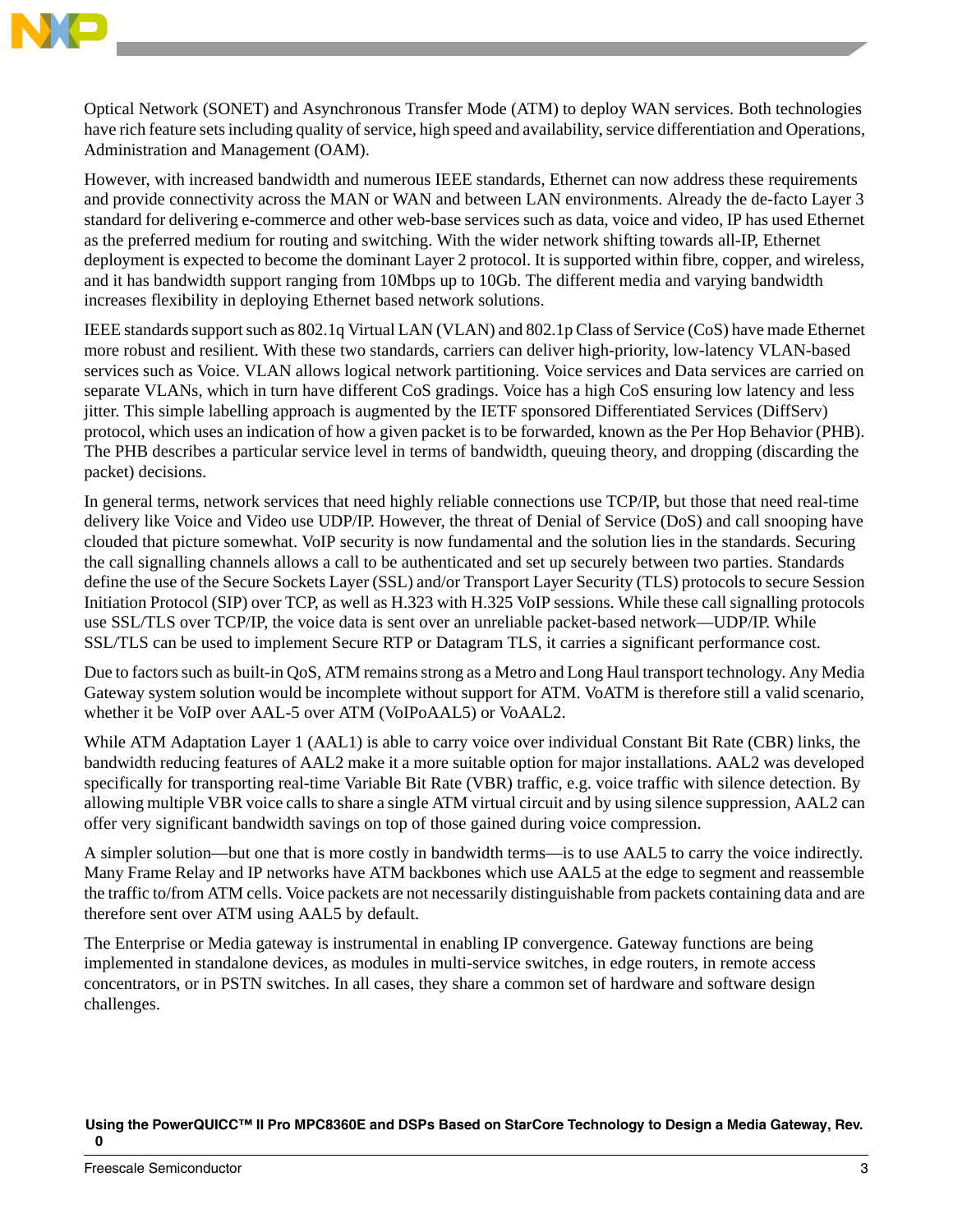

**Design Challenges**

# <span id="page-3-0"></span>**1 Design Challenges**

With the potential to offer three revenue streams from a single IP packet network, the triple play of voice, video and data is the goal of every telecoms operator. IP is the key enabler toward this goal. In time, it will be universal. Until then, equipment has to inter-operate not only between circuit and packet-switched networks but also between many standards and protocols.

The media gateway is a classic example of the requirement to interoperate between different networks and standards due to the wide variety of technologies that make up existing networks. These include the circuit-switched PSTN, ATM and Frame Relay based public data networks, and IP packet networks, all of which may be carried over the same SONET transport network.

Functions required of media gateways typically include the conversion and compression of time-divisionmultiplexed (TDM) voice circuits onto ATM networks using a variety of adaptation protocols (AAL0, AAL1, AAL2 and AAL5) or onto packet-based networks using IP (including RTP), frame relay, or extensions of both. Voice switches that support the switching of voice circuits among the various network interfaces may require interworking between different protocols as well.

The specific design challenges for media gateways include the following:

- Accommodating increasing numbers of voice (or fax and modem) circuits per slot within a specific networking device
- Supporting the increasing number of different network interfaces and speeds required, ranging from channelized T1/E1 lines through OC-12 SONET and Gigabit Ethernet interfaces
- Adapting to the number of different protocols used (such as ATM AAL2/AAL5, VoIP/RTP, Packet-over-SONET/PPP, MPLS, and so on), even as the protocol standards evolve and improve
- Providing the flexibility to add new features and functions through software as market demands dictate in the future

# <span id="page-3-1"></span>**2 Freescale Semiconductor Solutions**

Freescale Semiconductor offers complete solutions for all aspects of media gateway and switch implementations. This includes the Freescale's Digital Signal Processors (DSPs) based on StarCore technology required to convert and compress TDM voice circuits into packet or cell-based flows, the PowerQUICC communications processors required to terminate or switch the packet or cell-based circuits, and if required, PowerPC host processors to implement the control functions that manage each voice connection.

The proven and evolving PowerQUICC communications processors form a key element to Freescale's VoIP offering. The versatile PowerQUICC delivers functionality tailored to meet the needs of the embedded communications market space, excelling not only in VoIP systems but also in today's and tomorrow's networking and wired and wireless access equipment.Target applications include MTUs, DSLAMs, wireless base stations, multi and fixed subscriber access nodes, add/drop multiplexers and routers. Each PowerQUICC provides a cost-effective mix of performance and System-on-Chip (SoC) integration with a 32-bit embedded PowerPC core, a powerful memory controller, and system connectivity options, as well as a wide range of networking and protocol support including OC-12 ATM/POS and Ethernet options ranging from dual-10/100 to quad-1Gb. The separate RISC-based communication module not only handles the Layer 2 protocols but is also capable of accelerating packet processing by offloading even more of the protocol handling from the CPU. This potential promises to deliver even greater performance. An integrated security engine supporting DES, 3DES, MD-5, SHA-1/2, AES, RSA, RNG, Kasumi F8/F9 and ARC-4 encryption algorithms further enhances the feature set for an even wider range of applications.

**Using the PowerQUICC™ II Pro MPC8360E and DSPs Based on StarCore Technology to Design a Media Gateway, Rev.** 

**0**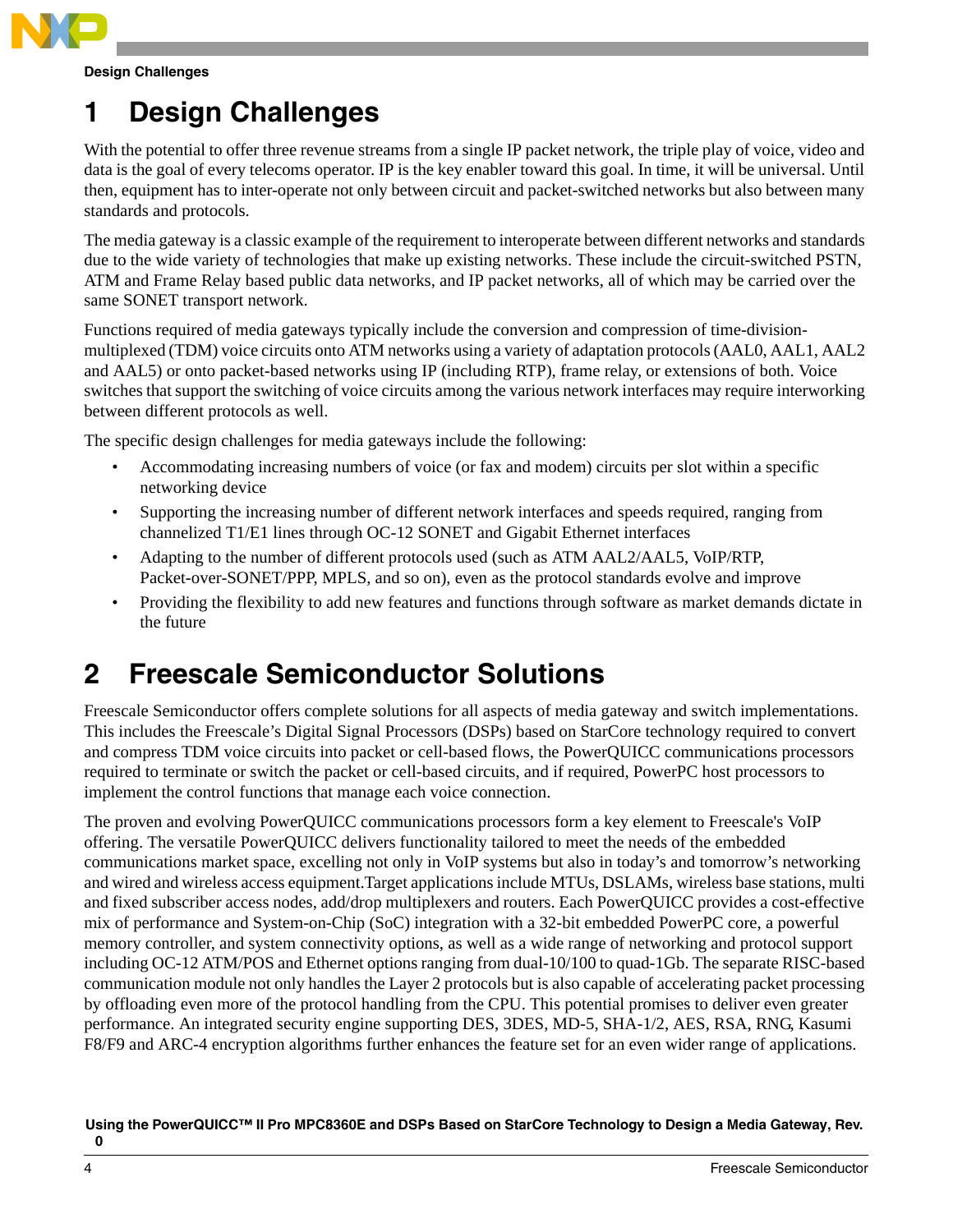

The latest additions to the PowerQUICC family—the PowerQUICC II Pro MPC8360E and MPC8358E—take this to a new level by integrating the next generation communications engine (QUICC Engine) to provide accelerated and customizable packet processing and protocol interworking. Dual 32-bit DDR controllers (on MPC8360E) provide an elegant extension to the memory control capabilities ensuring high speed memory access. [Figure 2](#page-4-0) shows a block diagram of the PowerQUICC II Pro MPC8360E.





<span id="page-4-0"></span>A new communications complex—the QUICC Engine™—forms the heart of the networking capability of the MPC8360E. The QUICC Engine contains several peripheral controllers and integrates two 32-bit RISC controllers. Each RISC controller can control multiple peripherals and work together to provide increased aggregated system bandwidth for higher throughput applications. Protocol support is provided by the main workhorses of the device—the unified communication controllers (UCCs) and multi-channel communication controller (MCC).

Each of the eight UCCs can support a variety of communication protocols: 10/100/1000 Mbps Ethernet through a Media-Independent Interface, ATM / POS PHY support up to OC-12 speeds, Serial ATM, Multi-PHY ATM, HDLC, UART, Multi-Link/Class PPP, BISYNC and 64 TDM channels. Each MCC is capable of supporting up to 256 TDM channels in either transparent or HDLC channel modes and multiplexing almost any combination of sub-groups into a single or multiple TDM stream. Inverse Multiplexing over ATM is supported and allows ATM traffic to be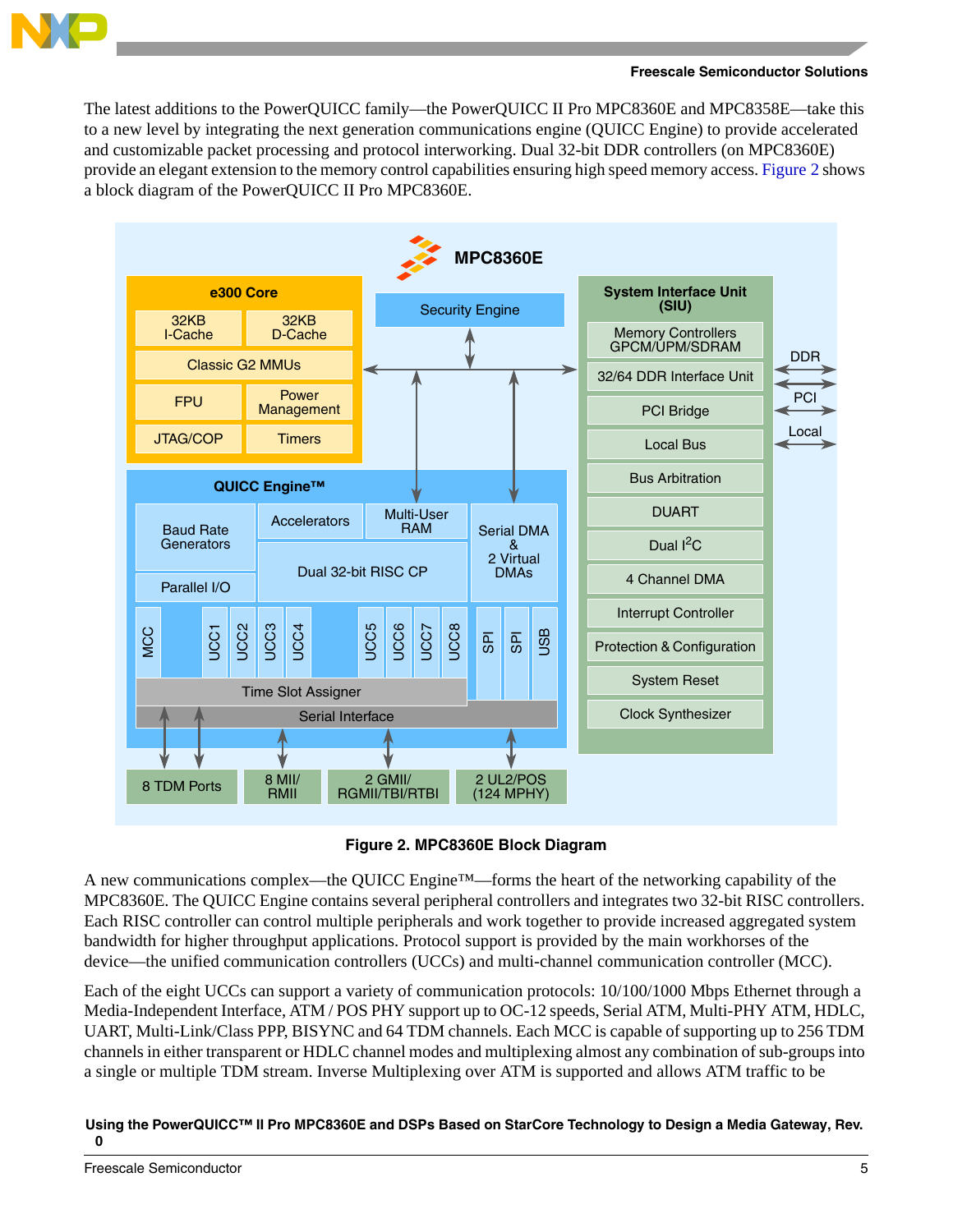

### **Freescale Semiconductor Solutions**

distributed across multiple E1/T1 circuits. This allows service providers to lease the exact bandwidth that subscriber's request.

In addition, the QUICC Engine can also support two UTOPIA level 2 or two POS interfaces, each interface capable of supporting 124 Multi-PHY, or up to two, 128 Multi-PHY interfaces using extended address mode. The QUICC Engine also features an integrated 8-port, L2 Ethernet switch which can provide 4 priority levels on each port, VLAN functionality, IGMP snooping, network auto-negotiation function, store-and-forward switching and packet-error filtering. Enhanced interworking features within the QUICC Engine helps offload the main CPU. The QUICC Engine can provide ATM-to-ATM switching, Ethernet to ATM switching with L3 / L4 support and PPP interworking.

The MPC8360E's security engine allows CPU-intensive cryptographic operations to be offloaded from the main CPU core. The security-processing accelerator provides hardware acceleration for the DES, 3DES, AES, SHA-1, MD-5, and ARC-4 algorithms. It includes a public key accelerator and an on-chip random number generator.

For DSP options, both the MSC81xx and MSC71xx families provide Ethernet solutions. The MSC8122 takes full advantage of the scalable StarCore architecture to provide a "DSP-Farm-on-a-chip" level of performance integration. The raw processing power of this highly integrated system-on-a-chip device enables developers to create next-generation networking products that offer tremendous channel densities, while maintaining system flexibility, scalability and upgradeability. Using the latest process technologies to drive both low core voltage and low power dissipation, the quad-core MSC8122 can deliver up to 8000 DSP MMACS performance at up to 500MHz, yielding a performance equal to 2.0GHz.

Although the new MSC71xx-series of DSPs are useful for any 16-bit fixed point signal processing, they are especially suited for Packet Telephony. Priced relatively low for high-performance DSPs, the MSC71xx family integrates the 1200 MMAC SC1400 (at 300MHz) synthesizable core with a glueless DDR SDRAM interface and large amount of on-chip SRAM. Several of the chips have Ethernet support, thereby enabling the DSP to be connected to the rest of the system via low-cost Ethernet switches.

Combining Freescale's next generation MPC8360E communication processor with StarCore DSP-based reference designs means Freescale can offer all of this in a turn-key system solution. One architecture, one software, from low to high density. Freescale's open software architecture preserves manufacturer's differentiation and intellectual property investment, improves time-to-market and saves product development resources, allows leverage of software applications across product lines and abstracts the developer from the underlying DSP, allowing easier code portability.

## <span id="page-5-0"></span>**2.1 The PowerQUICC II Pro MPC8360E**

The PowerQUICC II Pro MPC8360E is a high performance, highly integrated communication processor solution that offers the following.

### **2.1.1 MPC8360E Features**

- High-performance, low power  $\ll$  5W typical power dissipation), and cost-effective communications processor
- The MPC8360E QUICC Engine offers a future proof solution for next generation designs by supporting programmable protocol termination, network interface termination, and interworking features to meet evolving protocol standards
- Single platform architecture supports the convergence of IP packet networks and ATM networks, including interworking between these networks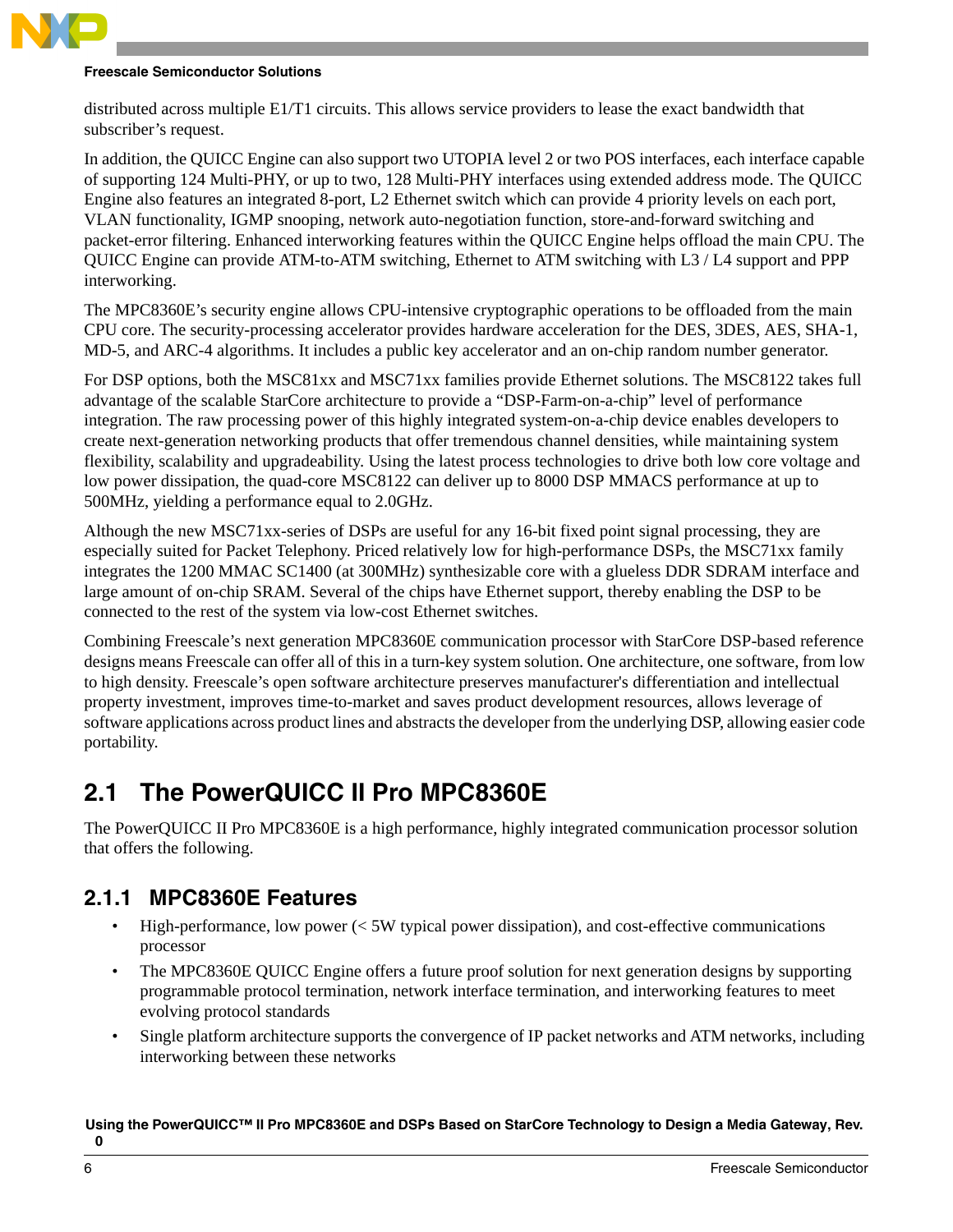



- Simplified network interface card design with a cost-effective single chip data plane/control plane solution for ATM or IP packet processing (or both). This reduced component count, board power consumption and board real estate.
- Universal network interface card design for multiple applications, which lowers costs and reduces time-to-market
- Built-in proprietary, hardware accelerators that accelerate data plane traffic, such as interworking, and control plane packet snooping, such as IGMP, VLAN tagging, DHCP, and so on
- DDR memory controller—one 64-bit or 2x32-bit interfaces that split data and control plane traffic at up to 333 MHz
- e300 PowerPC core (enhanced version of 603e core with 32K bytes of Level 1 Instruction and 32K bytes of Level 1 Data caches)
- 32-bit PCI interface
- 32-bit Local Bus interface
- USB
- Integrated 8-port L2 Ethernet switch
	- 8 connection ports of 10/100 Mbps MII/RMII & one CPU internal port
	- Each port supports four priority levels
	- Priority levels used with VLAN tags or IP TOS field to implement QoS
	- QoS types of traffic, such as voice, video, and data
- Security engine provides termination or encrypted plane traffic
- High degree of software compatibility with previous-generation PowerQUICC™ processor-based designs for backward compatibility and easier software migration
- Seamless connection to PowerQUICC III family devices for increased control (CPU) application processing requirements

### **2.1.1.1 Protocols**

- ATM SAR up to 622Mbps (OC-12) full duplex, with ATM traffic shaping (ATF TM4.1) for up to 64K ATM connections
- Support for ATM AAL1 structured and unstructured Circuit Emulation Service (CES 2.0)
- Support for IMA and ATM Transmission Convergence sub-layer
- ATM OAM handling features compatible with ITU-T I.610
- PPP, Multi-Link (ML-PPP), Multi-Class (MC-PPP) and PPP mux in accordance with the following RFCs: 1661, 1662, 1990, 2686 and 3153
- IP termination support for IPv4 and IPv6 packets including TOS, TTL and header checksum processing
- L2 Ethernet switching using MAC address or IEEE 802.1P/O VLAN tags
- Support for ATM (AAL2/AAL5) to Ethernet (IP) Interworking
- Extensive support for ATM statistics and Ethernet RMON/MIB statistics.
- Support for 256 channels or HDLC/Transparent or 128 channels of SS#7

### **2.1.1.2 Serial Interfaces**

Support for two UL2 / POS-PHY interfaces with 124 Multi-PHY addresses each.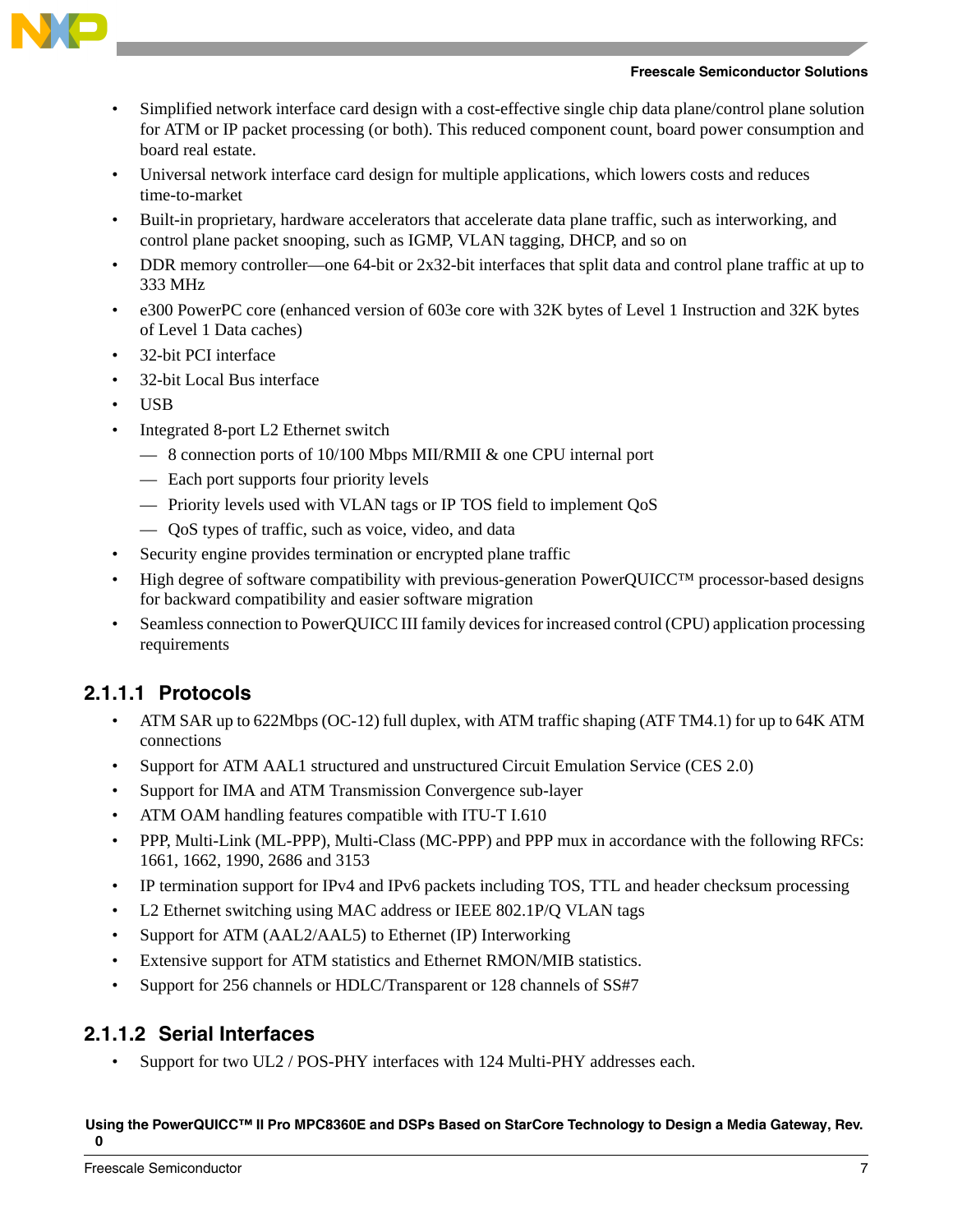

### **Freescale Semiconductor Solutions**

- Support for two 1000Mbps Ethernet interfaces using GMII or RGMII, TBI, RTBI.
- Support for up to eight 10/100Mbps Ethernet interfaces using MII or RMII
- Support for up to eight  $T1 / E1 / J1 / E3$  or DS-3 serial interfaces
- Support for dual UART, I<sup>2</sup>C and SPI interfaces.

## <span id="page-7-0"></span>**2.2 Development Environment**

Development tools, hardware platforms, software building blocks and application-specific software solutions are available from Freescale and our smart network partnership alliance program, including third party protocol and signaling stack suppliers, real time operating systems support and a variety of applications software support. All of this builds upon the existing industry standard PowerQUICC family support program.

### **2.2.1 Software Development Tools**

To simplify and accelerate the development process, Freescale will provide a user-friendly, integrated development environment (IDE), which includes a compiler, instruction set simulator and debugger for the e300 PowerPC core.

### **2.2.2 Application Development System (ADS)**

Freescale will provide an ADS board as a reference platform and programming development environment of the MPC8360E and the MPC8358E. The ADS support on-board DDR SDRAM memory, a PCI interface, a debug port and can be configured with optional daughter cards supporting protocols such as OC-3 or OC-12 ATM, T1/E1 or Gigabit Ethernet. The same provision is also made for the MSC71xx and MSC81xx DSP devices.

### **2.2.3 Smart Packet Telephony (SPT)**

At the core of Freescale's VoIP solution is the Smart Packet Telephony (SPT) developer's kit, an integrated hardware and software kit for developing packet telephony solutions, ranging from single channels right up to 1000s of channels of capacity. To maximize flexibility and possible applications, a modular platform architecture has been implemented. The kit provides a completely integrated packet telephony development and reference system, consisting of three main subsystems: a baseboard; DSP subsystem, and PSTN subsystem. The baseboard provides Ethernet, UTOPIA Level 2 and CTBus TDM interfaces, and runs all the application specific protocols required by the target application on the resident PowerQUICC communications processor. The DSP subsystem performs all signal processing functions for voice, fax and modem data applications. Typical functions include voice compression, DTMF detection, voice activity detection, echo cancellation and silence suppression, as well as modem and fax data modulation and demodulation. The PSTN subsystem connects to the DSP subsystem, and provides four narrow band T1/E1 TDM or three T3 ports. The POTS subsystem also supports four analogue POTS ports for direct interfaces to standard analogue voice terminals, and it provides a TDM stream for the DSP array.

An integral part of the system is the DSP mezzanines. For future implementations, Freescale is developing a DSP mezzanine based on the Advanced Mezzanine Card format, designed to take advantage of the strengths of the new PICMG ATCA specification. It provides a hot swappable mezzanine that maximizes density through use of greater surface area, component height and higher electrical power with higher I/O bandwidth. AMC is optimized for packet based systems communicating with the carrier card via a packet based serial interface, which features up to 21 lanes of high speed I/O (12.5Gbit/s each), supporting a variety of protocols (Ethernet, Serial RapidIO, PCI Express etc.) and features integrated I2C and Ethernet based system management. This format is of course not only limited to DSP mezzanines and options for adding an MPC8360E/MPC8358E based 'aggregator' or host/control processing mezzanine cards exist.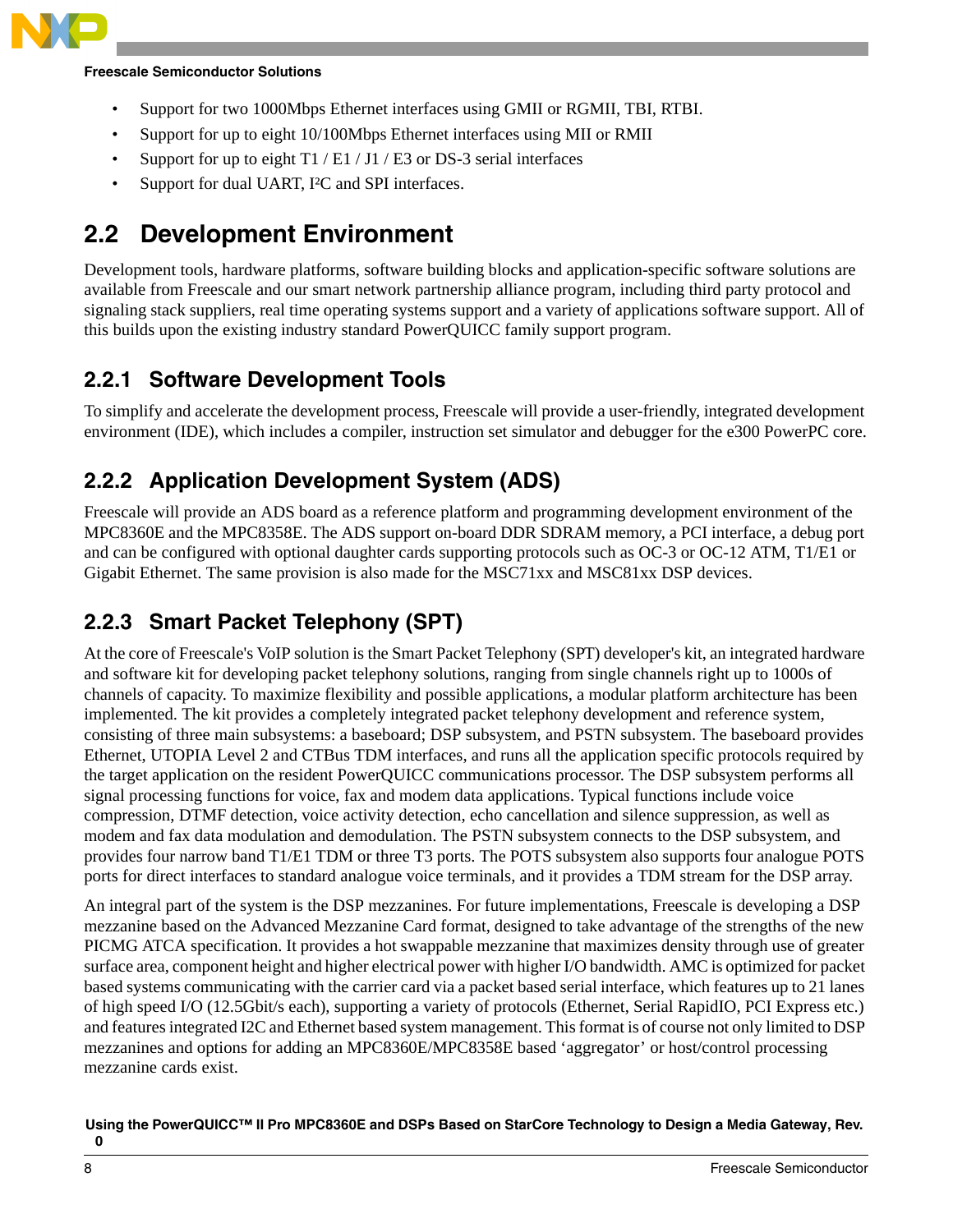

While many VoIP vendors propose a closed solution, Freescale is able to offer a series of comprehensive and flexible systems solutions that seamlessly integrate VoIP functionality, delivering a single host interface, DSP software and a framework that can accommodate integration of customer software. From low to high end applications on a single DSP core architecture, customers can maintain a single code base across a wide variety of markets and applications, preserving legacy software and customizing products.

Whether developing a solution based on the Freescale design or developing your own system software in parallel with hardware design, Freescale's family of reference designs based on PowerQUICC processors and DSP based on StarCore technology, provide a proven quick to market platform for end product development. The platforms are just one of the many building blocks that can be implemented for a turnkey or customized solution for VoIP.

# <span id="page-8-0"></span>**3 Application Example**

One of the biggest challenges facing manufacturers today is minimizing time to market whilst maintaining and building key product differentiation. Overcoming these challenges requires careful selection of components to produce a competitive solution that meets the demands of service providers. Not only is the hardware choice important, the manufacturer must also consider the ecosystem surrounding the products that enable them to take their system to market quickly with minimal effort. This includes the supporting software, the tool chain and the available reference designs. An example of Freescale's hardware solution is shown in [Figure 3.](#page-9-0) The MPC8360E and MPC8358E PowerQUICC II Pro is shown combined with a MSC8122 DSP farm card.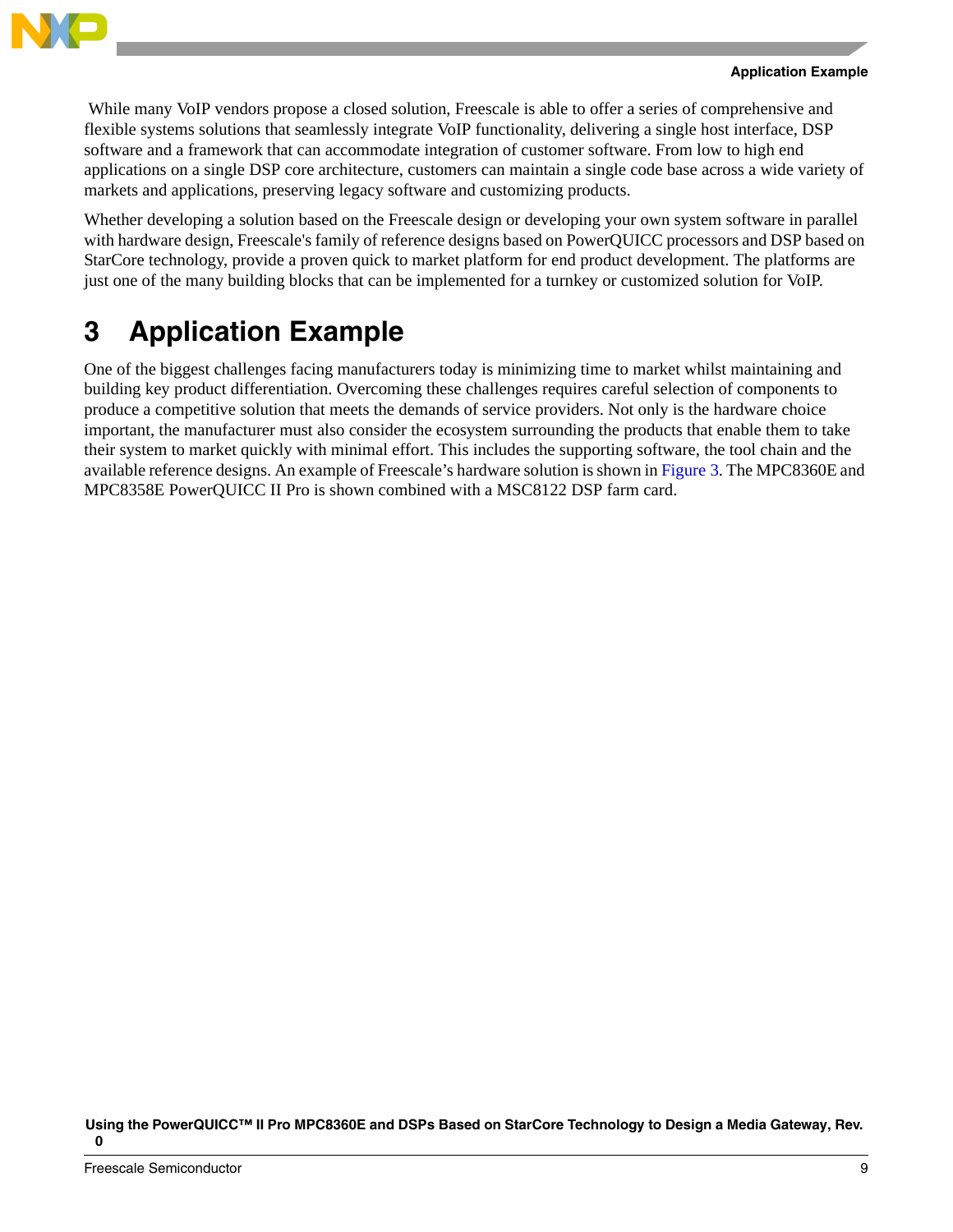

**Application Example**



<span id="page-9-0"></span>\* MPC8360E has dual DDR controllers.

### **Figure 3. Example Medium Density Media Gateway Reference Platform**

Taking a high level view, a Media Gateway system operates on traditional time division multiplexed (TDM) voice data, converting it to and from the desired packet format. The format depends on the network protocol and could be either IP or ATM. With IP, the voice packet is formatted into a specific VoIP protocol (such as RTP), possibly tagged as part of an MPLS session, and forwarded onto an IP-based network (over Ethernet or SONET), where QoS may be guaranteed through the use of various protocols including DiffServ. ATM is suitable for carrying voice because of its native QoS features. Options for ATM processing in media gateways might include VoIPoAAL5, where voice packets from the DSPs are formatted into a specific VoIP protocol (such as RTP), which are then converted into AAL5 PDUs, and segmented into ATM cells. Alternatively, voice packets may be formatted into ATM AAL2 "mini-packets", one or more of which are encapsulated into ATM cells.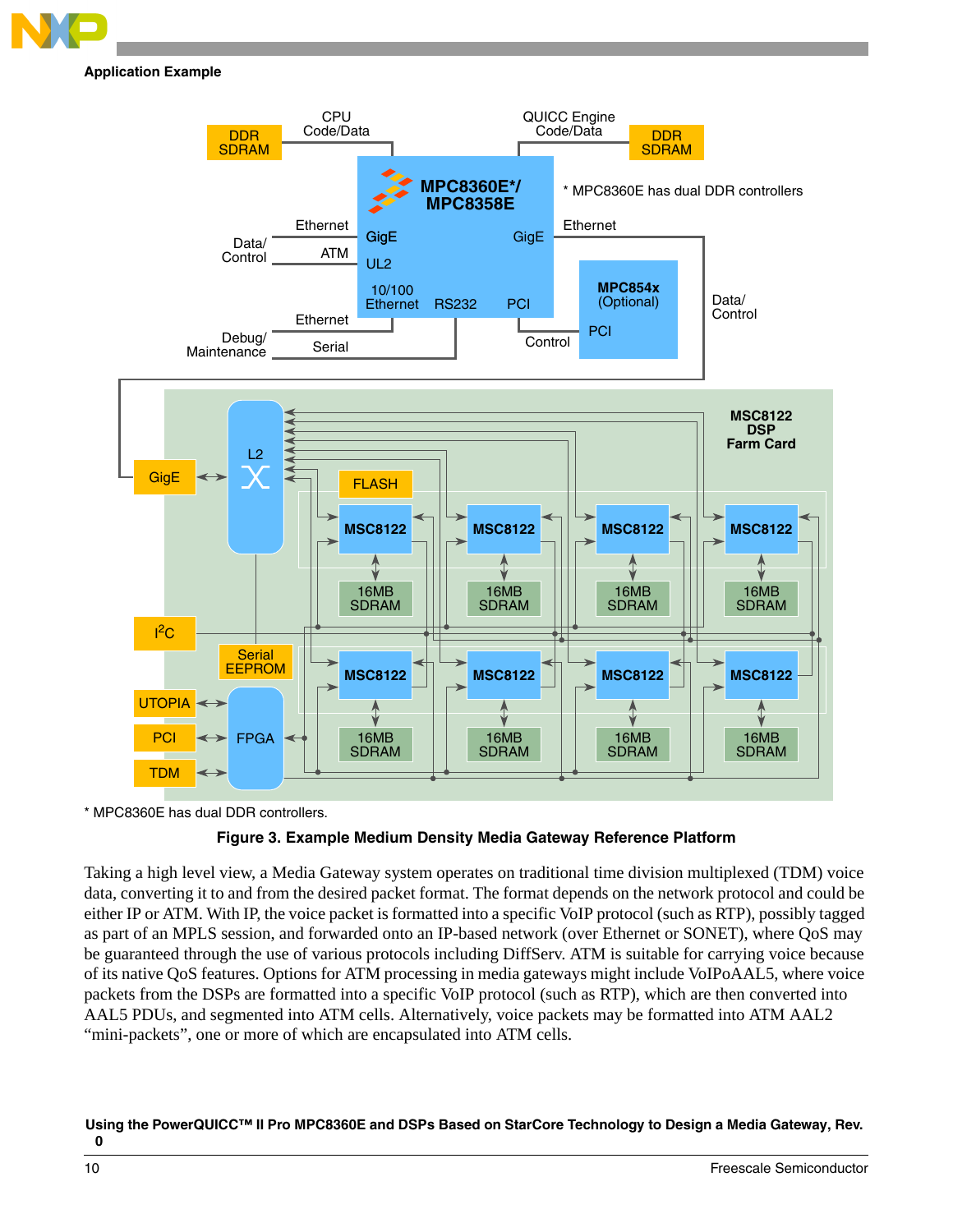

### **Summary**

The conversion between packet and TDM involves voice encoding or decoding using standard ITU codecs, such as G.711, to provide toll quality voice or one of the other codecs (G.723.1, G.726, and G.729A) that can provide near toll quality voice by compressing the data, thus utilizing network bandwidth more efficiently. Echo Cancellation is employed to remove near end echo that can be introduced by mismatches between hybrid impedances and low cost end user equipment. Packet networks can also introduce an array of problems, such as lost packets, packet errors, or even delayed and out of order delivery. These can all affect the quality of service (QoS) in a voice system. QoS can be maintained in these systems through the use effective jitter buffers that can deal with and overcome these issues. The voice coding and echo cancellation is most suited to a digital signal processor (DSP), and coupled with a TDM interface, it provides a connection to the PSTN network.

A PowerQUICC communications processor with the appropriate protocol interfaces provides the conduit to the packet network, performing uplink aggregation, downlink routing and if required the protocol interworking between ATM and IP. These tasks can be implemented using the integrated features of the PowerQUICC, which include the communications engine and with the embedded PowerPC core capable of handling the protocol stack and control functions Freescale has all the key hardware and software components of a VoIP System.

Combining DSPs with PowerQUICC over Ethernet is easy regardless of the system scaling. [Figure 4](#page-10-1) provides system scaling guidelines.



**CPU Core based solutions except (\*) which shows QUICC Engine/microcode assist**

**Figure 4. System Scaling**

# <span id="page-10-1"></span><span id="page-10-0"></span>**4 Summary**

Freescale offers a scalable system solutions based on PowerQUICC and DSPs based on StarCore technology. The specific PowerQUICC and DSP that is utilized depends on the target system performance. However, the PowerQUICC II Pro MPC8360E with the new QUICC Engine is a significant step forward in performance, integration, and cost effectiveness for flexible, high performance media gateway designs. The MPC8360E offers a comprehensive feature set that enables cost-effective solutions with an unrivalled level of versatility to evolve as standards and the system requirements change.